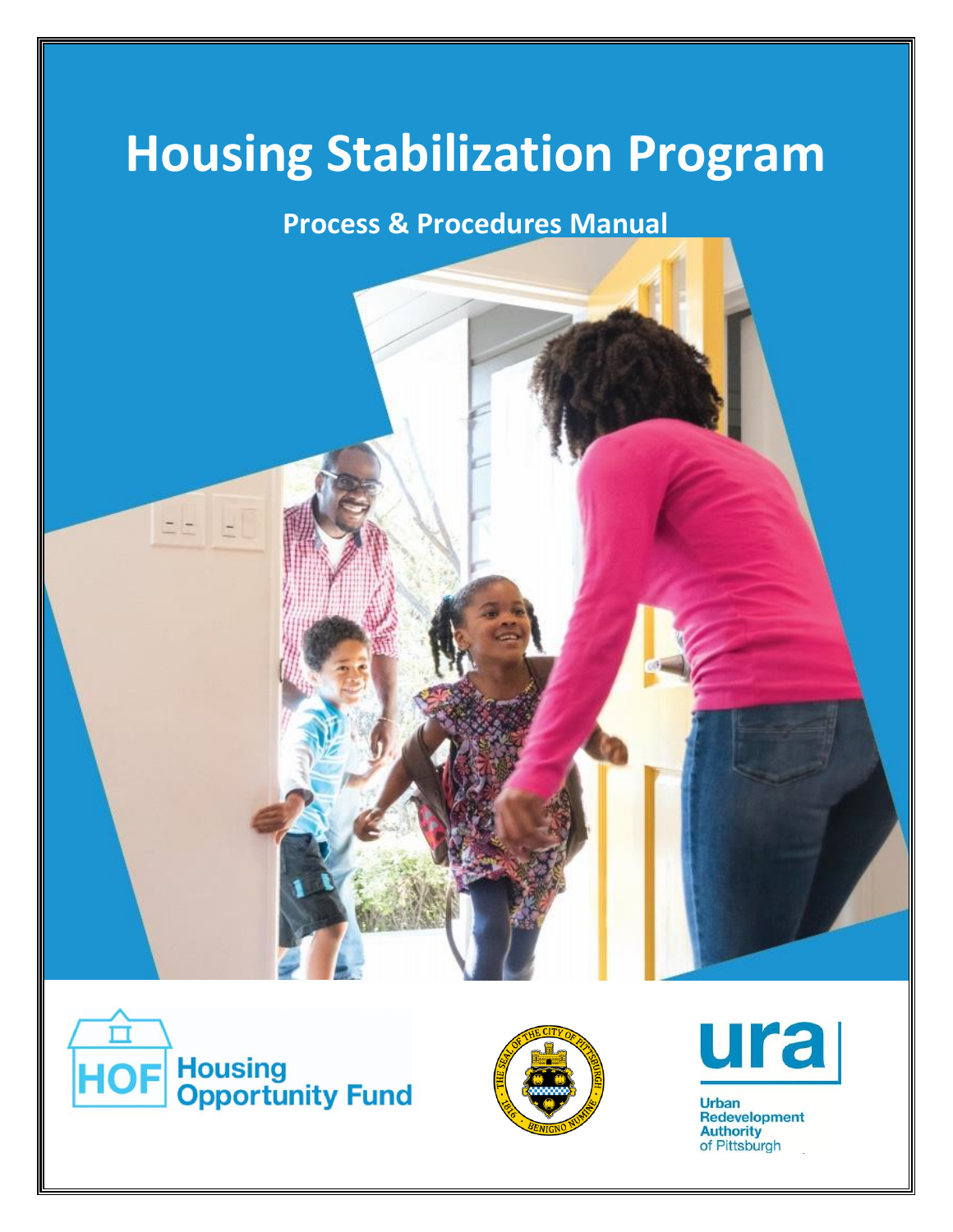# **TABLE OF CONTENTS**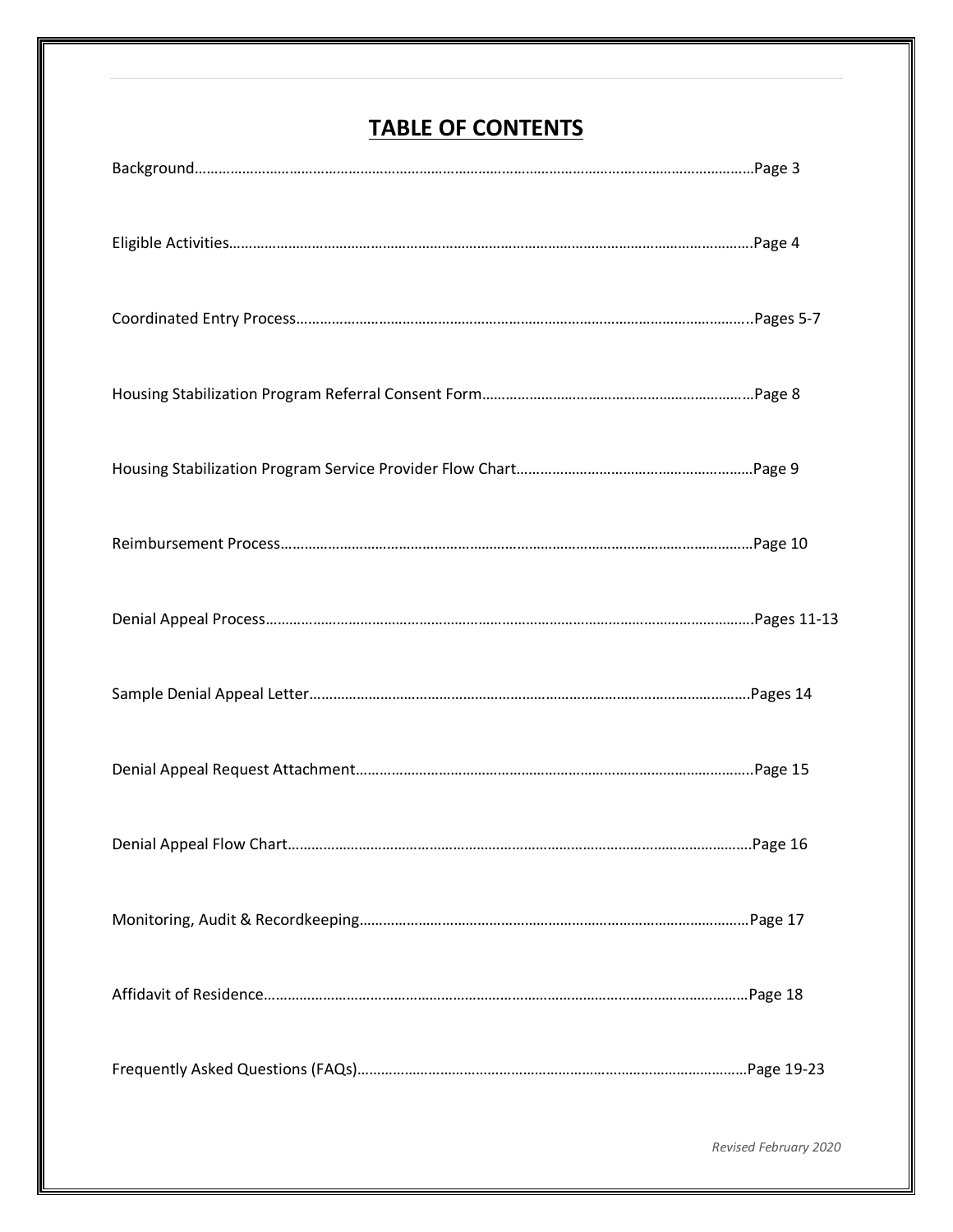# Background

In 2015-2016, the City of Pittsburgh assembled an Affordable Housing Task Force to better understand the affordable housing needs across the City. The Task Force recommended the City to establish a Housing Trust Fund, and as a response to the need for affordable housing, the Housing Opportunity Fund (HOF) was created.

The City of Pittsburgh is committing \$10 million per year for 12 years to address the affordable housing crisis. The following programs currently exist within HOF: Rental Gap Program, Homeowner Assistance Program, Down Payment and Closing Cost Assistance, Housing Stabilization Program and For-Sale Development Program.

The Housing Stabilization Program was designed to meet the needs of individuals and families who are facing a temporary financial difficulty and need short-term rental and mortgage assistance to regain financial sustainability. HSP is a housing crisis prevention intervention that helps renters and homeowners avoid eviction and homelessness by assisting with rent and rent arrears, mortgage and mortgage arrears, utility bills and utility arrears, security deposit and legal assistance.

| <b>Program name</b>                              | <b>Who receives funds</b>                                          | What it funds                                        |
|--------------------------------------------------|--------------------------------------------------------------------|------------------------------------------------------|
| Down Payment & Closing<br><b>Cost Assistance</b> | First-time homebuyers                                              | Down payment &<br>closing costs                      |
| <b>Homeowner Assistance</b><br>Program           | <b>Homeowners</b>                                                  | Home repairs                                         |
| <b>Rental Gap Program</b>                        | Nonprofit developers or<br>developers with nonprofit<br>applicants | Preserving and creating<br>affordable rental units   |
| <b>Housing Stabilization</b><br>Program          | Renters near eviction                                              | Emergency rental assistance                          |
| <b>For-Sale Development</b><br><b>Program</b>    | Nonprofit developers or<br>developers with nonprofit<br>applicants | Preserving and creating<br>affordable for-sale units |

# **HOF Programs Summary**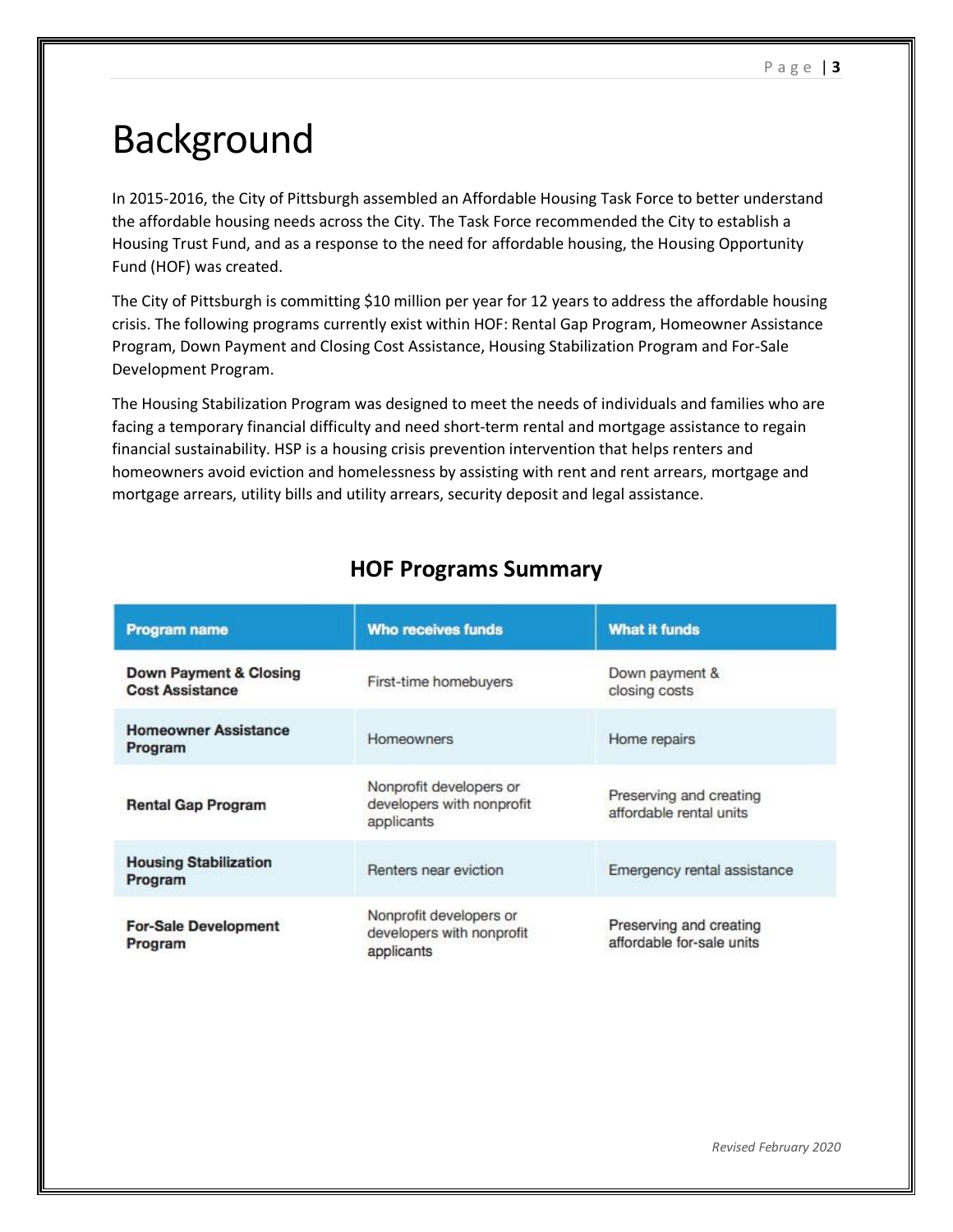# Housing Stabilization Program – Eligible Activities

The Housing Stabilization Program exists to help prevent housing crises by assisting households with rent, mortgage, utility and security deposits. The following are allowable expenses under the Housing Stabilization Program. However, please consult with the URA program specialists before issuing financial assistance if you are unsure if it will be an eligible expense. The URA may deny ineligible expenses when reviewing invoices for reimbursement.

|                                  | <b>Eligible</b> | <b>Ineligible</b> |
|----------------------------------|-----------------|-------------------|
| <b>Rental Assistance</b>         | x               |                   |
| <b>Rent Arrears</b>              | χ               |                   |
| Mortgage Assistance              | $X****$         |                   |
| Late Fees                        | x               |                   |
| <b>Security Deposit</b>          | X*              |                   |
| Moving and Storage Costs         |                 | x                 |
| <b>Rent Application Fee</b>      | X**             |                   |
| <b>Utility Bills</b>             | x               |                   |
| Legal Services                   | $X***$          |                   |
| <b>Credit Repair</b>             |                 | x                 |
| ID, Birth Certificate Fees       |                 | χ                 |
| <b>Substance Abuse Treatment</b> |                 | x                 |
| Transportation                   |                 | x                 |

#### **Maximum Eligible Amount is \$3,000 per household in a 5-year period**

\*Eligible if moving into a more suitable/affordable unit (i.e. moving from an overpriced unit to a subsidized unit)

- \*\*Up to three (3) application fees
- \*\*\*Legal services must be directly tied to sustaining housing stability
- \*\*\*\*Mortgage assistance is contingent upon available funding

#### **ADMINISTRATION FEES**

Housing Stabilization Program service providers can bill up to 25% of the monthly invoice as a program delivery (or Administration) fee. Administrative fees may be used for general management, oversight and coordination related to the program delivery and operations. These may include administrative services, third-party consultants, accounting and audit services, goods and services required for administration of the program, office supplies and space, and staff salaries and benefits.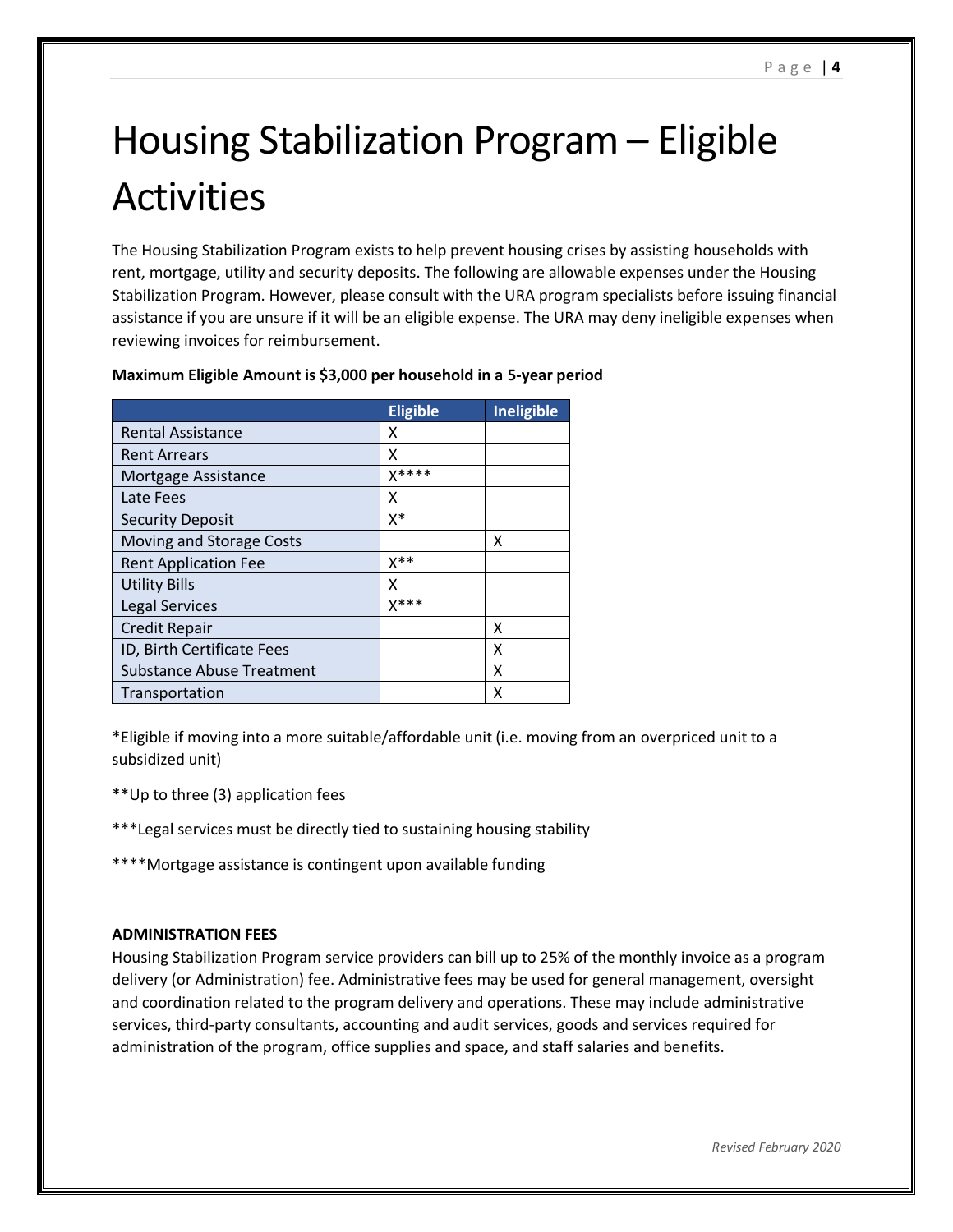#### **MORTGAGE ASSISTANCE**

Each allocation year, the Housing Opportunity Fund will announce available funding through the Request for Proposals process. Based on available funding, mortgage assistance may or may not be eligible for that allocation year. If mortgage assistance is available, the following guidelines apply:

- Homeowner must not have received an Act 91 notice for foreclosure
- Homeowner must be current on city, county and school taxes, or show proof on a payment plan
- Homeowner must be willing to work with the service provider to create a housing stability plan

| <b>Rental Assistance</b>                    | <b>Mortgage</b>   | <b>Utility Assistance</b> | <b>Legal Service - Eviction</b>       |  |
|---------------------------------------------|-------------------|---------------------------|---------------------------------------|--|
|                                             | <b>Assistance</b> |                           |                                       |  |
| <b>Maximum Total Household Income (AMI)</b> |                   |                           |                                       |  |
|                                             |                   |                           | 50% AMI                               |  |
| 50% AMI                                     | 80% AMI           | 50% AMI                   | Tangled Title assistance is available |  |
|                                             |                   |                           | through the Homeowner Assistance      |  |
|                                             |                   |                           | Program, capped at 80% AMI            |  |

# HOF Housing Stabilization Program's Coordinated Entry Process

Purpose: The purpose of the Housing Opportunity Fund Housing Stabilization Program's Coordinated Entry Process is to have a centralized point of entry where an applicant can be streamlined to the appropriate agency for a referral to help eliminate duplicates in the system and to increase efficiency for services.

United Way 211 will serve as the access point for services as they assist all Southwestern Pennsylvania. United Way 211 is available to be contacted 24 hours a day, 7 days a week.

They can be accessed in multiple ways:

- By Phone:
	- o A consumer can text their zip code to 898-211
	- o A consumer can dial 211 from their phone
	- o A consumer can reach out toll free at 1-866-856-2773
- By chatroom: There is a chat window that is located in the bottom right corner of the screen once they go their website: [http://pa211sw.org/.](http://pa211sw.org/)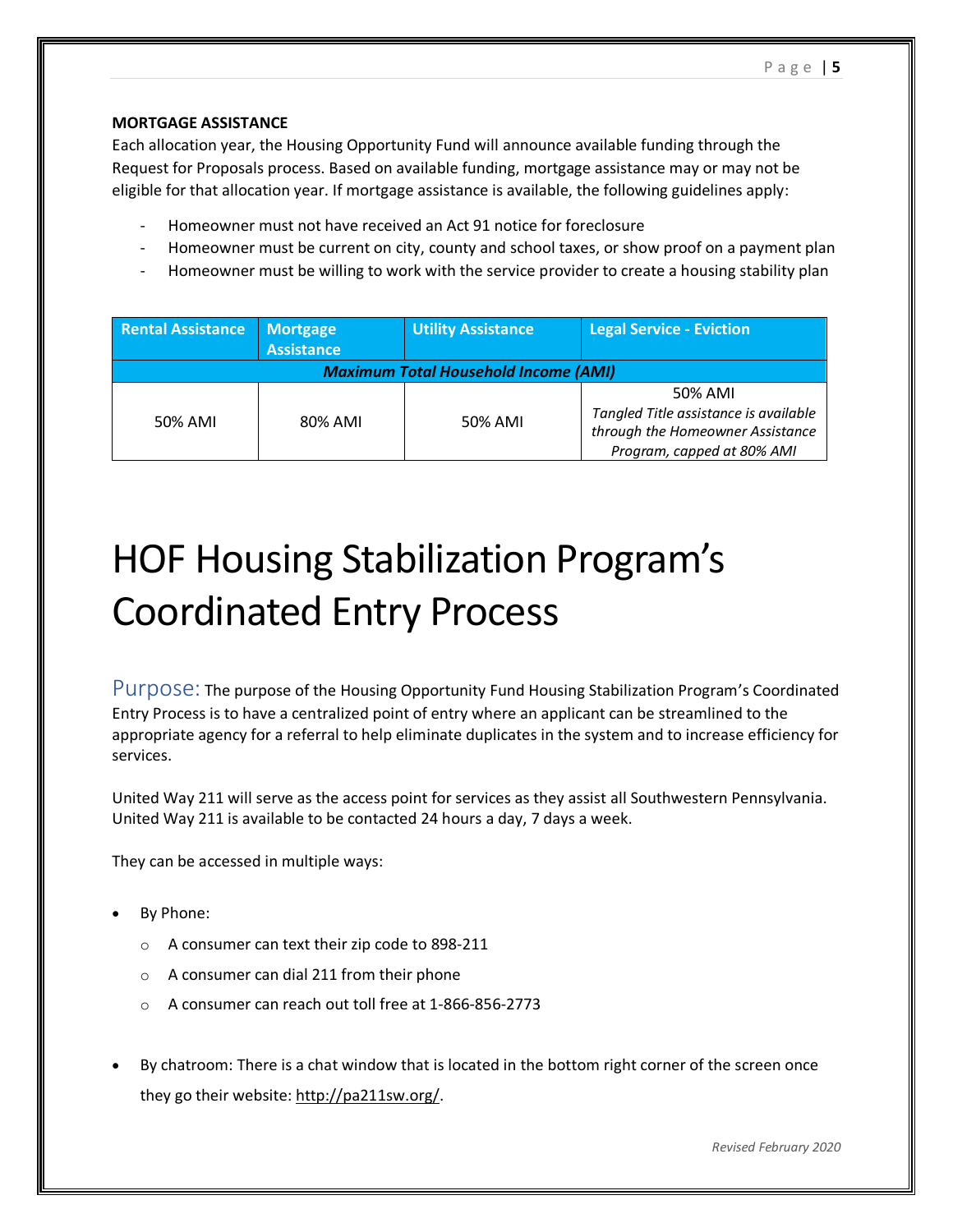- By email: info@pa211sw.org
- By filling out the form on their website: Once an applicant is on United Way's webpage, there is a link at the top of the page that says, "*About us".* Once hovered over, there will be a list of options. An applicant is able to click on *"contact us"*. From there, they are able fill out the form to gain access to a Representative for services.

## What to Expect:

#### **Step 1:**

A prospective applicant contacts United Way 2-1-1 for services. 211 Resource Navigators will conduct their intake to see the needs a person is seeking resources for.

#### **Step 2:**

United Way will gauge to see if someone is eligible to be screened for HSP from their intake process. By their initial intake, the Resource Navigator asks questions around household composition, income, sources of income, zip code, address, and other demographic data. From the data collected, if a household brought up a need for services that fall under the Housing Stabilization Program, the Resource Navigators will then proceed to further screen for eligibility.

#### **Step 3**:

The Resource Navigator will first read a pre-screening prompt to preface the questionnaire. Once the applicant consents to being screened, the Resource Navigator will read either eligibility clauses depending on the outcome of further screening for the applicant. If an applicant is eligible for the program, the Resource Navigator will read the consent form to get the applicant's permission to post the referral to one of the five service providers' bulletin board.

*\*To determine placement for service provider, it was decided to focus on an area where an applicant can easily access to eliminate barriers unless an applicant prefers to receive services from a specific service provider For example, if an applicant reports staying in the Hill District, it would most likely make sense for them to be referred to Macedonia FACE.*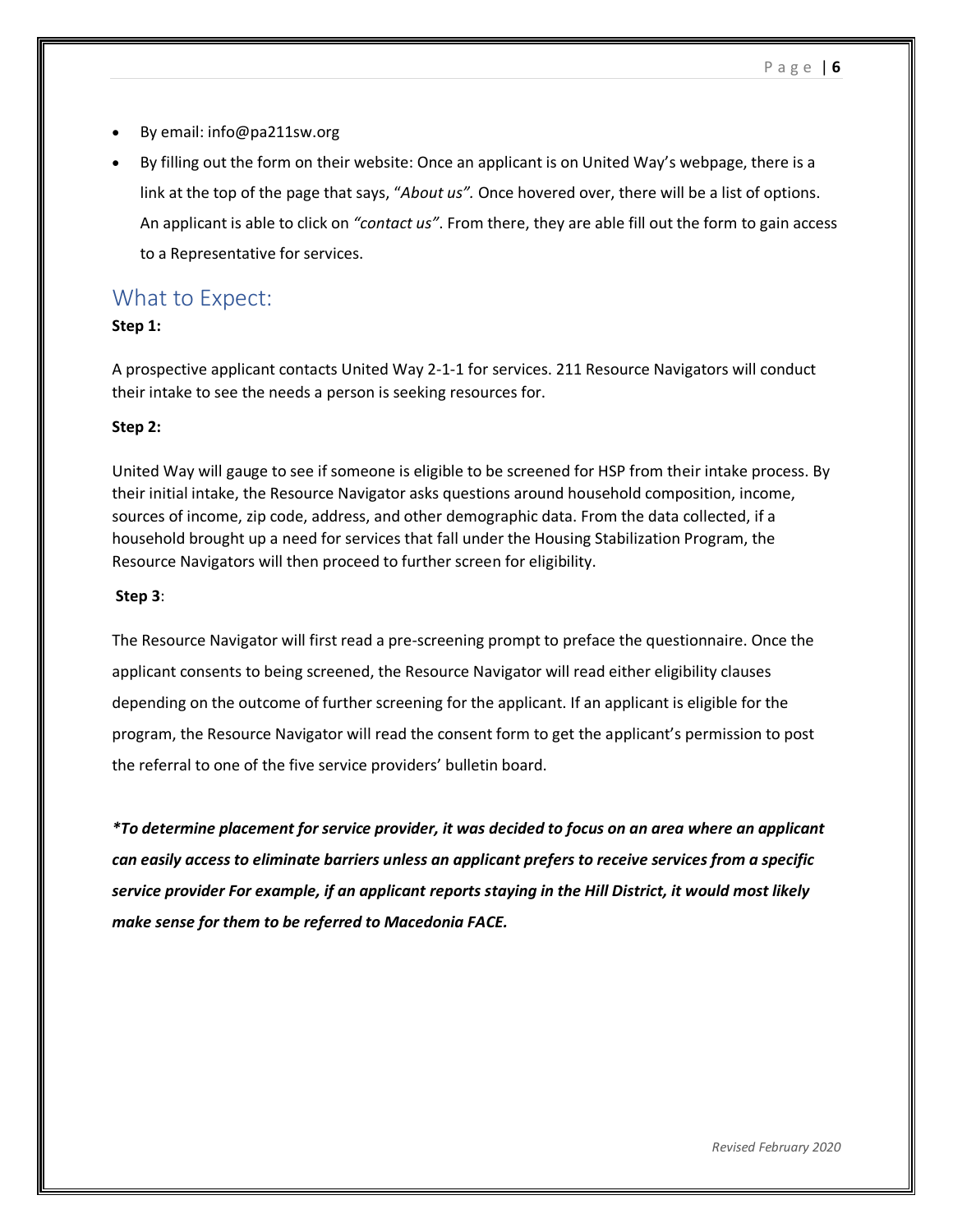

October 2019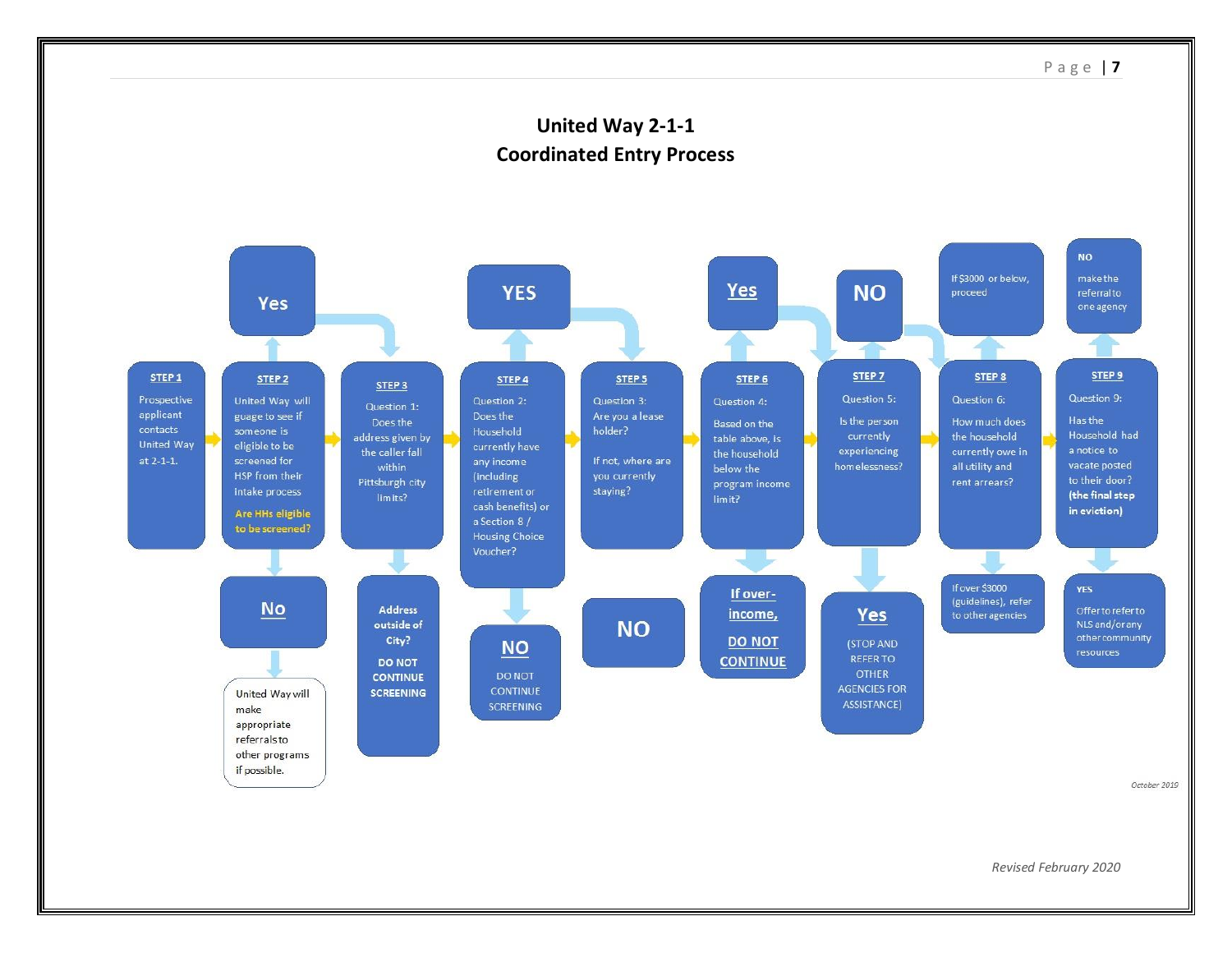# **Housing Stabilization Program Referral Consent Form**

### Pre-Screening Intro

Based on the information gathered during this call, I would like to complete a brief questionnaire with you to see if you may be eligible for the Housing Stabilization Program. It is a program that can provide up to \$3,000 of assistance whether it's regarding rent, utilities, and/or security deposit. Some of the questions I already know the answer to based on our discussion, but I do have to ask these questions again for the purposes of this screening. Do you have about [*insert average time to complete intake*] to complete this?

\_\_\_\_\_\_\_\_\_\_\_\_\_\_\_\_\_\_\_\_\_\_\_\_\_\_\_\_\_\_\_\_\_\_\_\_\_\_\_\_\_\_\_\_\_\_\_\_\_\_\_\_\_\_\_\_\_\_\_\_\_\_\_\_\_\_\_\_\_\_\_\_\_\_\_\_\_\_\_\_\_\_\_\_\_

\_\_\_\_\_\_\_\_\_\_\_\_\_\_\_\_\_\_\_\_\_\_\_\_\_\_\_\_\_\_\_\_\_\_\_\_\_\_\_\_\_\_\_\_\_\_\_\_\_\_\_\_\_\_\_\_\_\_\_\_\_\_\_\_\_\_\_\_\_\_\_\_\_\_\_\_\_\_\_\_\_\_\_\_\_

\*If **yes**, complete screening

\*If **no**, encouraged them to keep 211 updated

## Consent Form

#### **If eligible:**

Based on the pre-screening, you screen eligible to be placed on the waiting list for the Housing Stabilization Program through [*Insert Service Provider*]. Should your name come up, they will reach out to you directly to further discuss next steps. Being placed on the waiting list does not guarantee assistance. Do you give us consent to share your information with the program provider?

### **If not eligible:**

Based on the pre-screening, I can offer you additional general financial assistance agencies to reach out to. Should your situation change, keep us updated.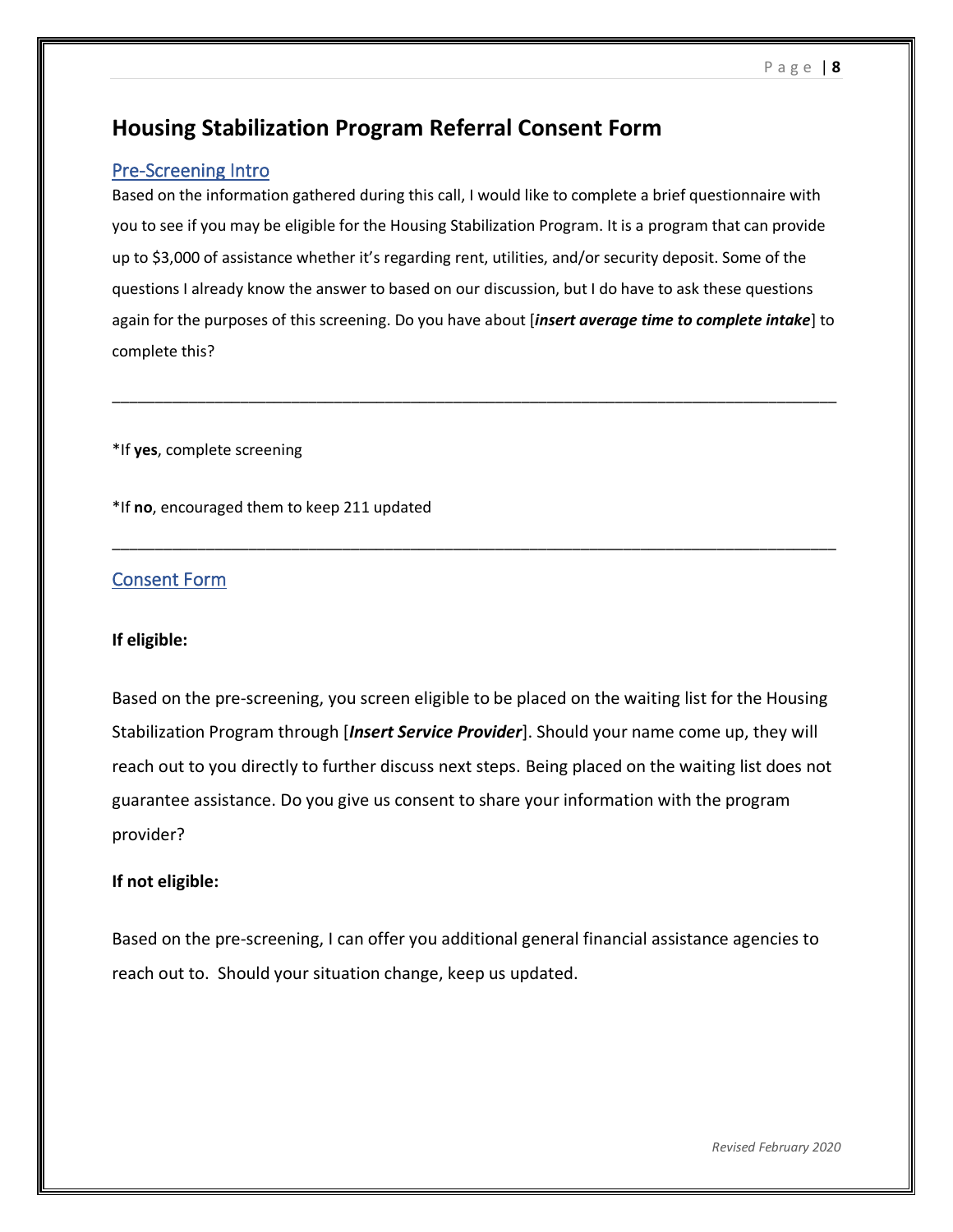# Housing Stabilization Program's Service Provider's Process

# Service Provider Flow Model

| Step 1:<br><b>Service Provider</b><br>receives referral<br>from United Way 211<br>through HSP Central | Step 2:<br><b>Service Provider</b><br>reaches out to<br>applicant to further<br>screen for eligibility. | Step 3:<br><b>Service Provider</b><br>contacts applicant to<br>schedule an intake<br>appointment.                                                                                                                                                     | Step 4:<br><b>Service Provider</b><br>meets with applicant<br>and applicant brings<br>necessary<br>documentation at the<br>time of appointment. | Step 5:<br><b>Service Provider</b><br>inputs information in<br><b>HSP Central including</b><br>the upload of<br>documentation.                              |
|-------------------------------------------------------------------------------------------------------|---------------------------------------------------------------------------------------------------------|-------------------------------------------------------------------------------------------------------------------------------------------------------------------------------------------------------------------------------------------------------|-------------------------------------------------------------------------------------------------------------------------------------------------|-------------------------------------------------------------------------------------------------------------------------------------------------------------|
| Step 6:<br><b>Service Provider</b><br>inputs information in<br>HMIS.                                  | Step 7:<br><b>Service Provider</b><br>requests HOF<br>housing inspection                                | Step 8:<br>If approved, Service<br>Provider will issue<br>payment to the Landlord<br>and/or utility company<br>If the property does not<br>pass inspection and the<br>Landlord is not willing to<br>address the issues, then<br>the applicant will be | Step 9:<br><b>Service Provider</b><br>submits<br>reimbursement form<br>along with<br>documentation to<br>the URA once a<br>month for payment    | <b>Step 10:</b><br><b>Service Provider</b><br>follows up with<br>applicants at the<br>measures of 1 month,<br>3 months, and 6<br>months after<br>assistance |

programs.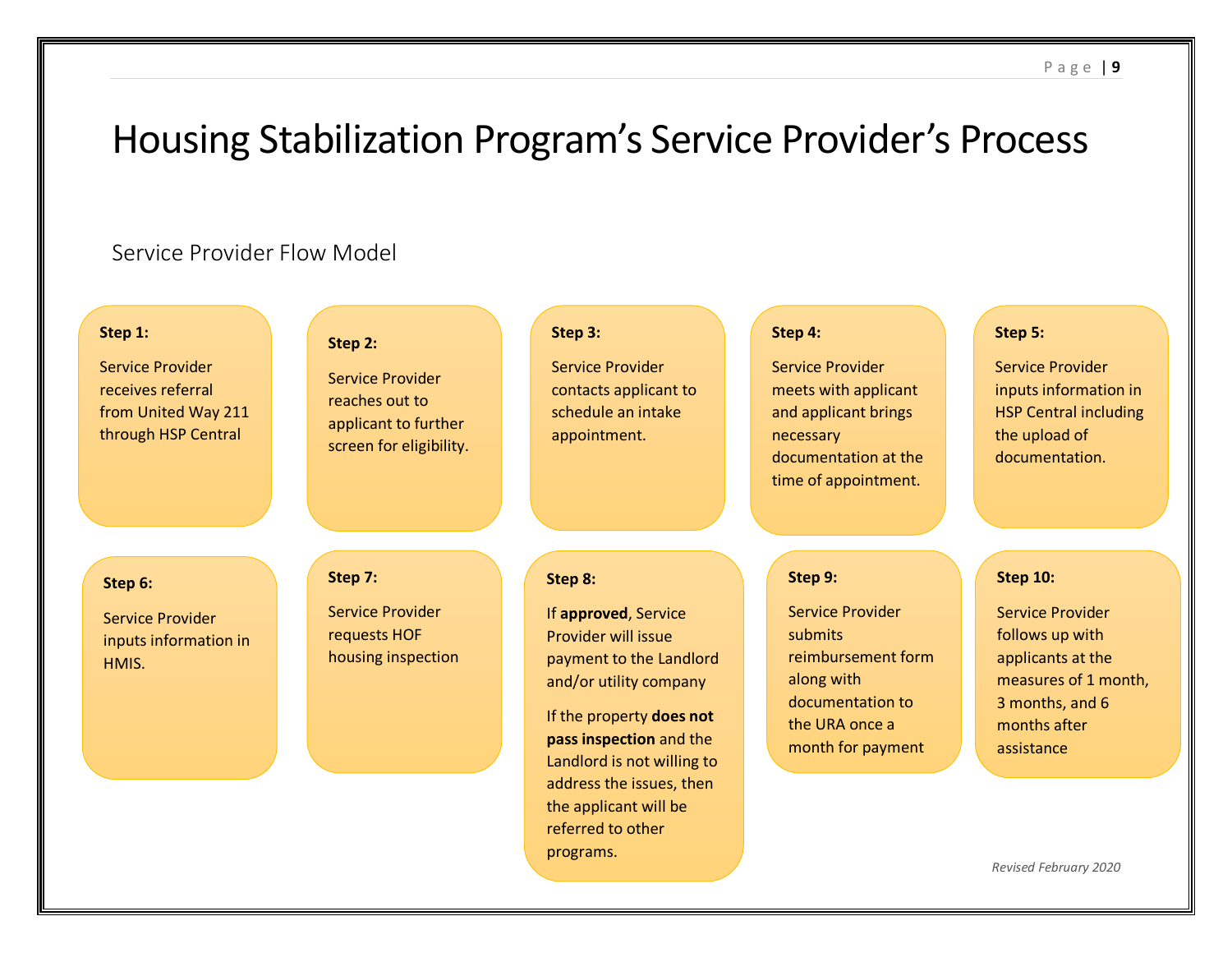# Reimbursement Request Process

#### **Service Providers**

*The following must be received with the monthly invoice*

 $\Box$  Invoice for HSP services (including itemized list with client names, invoice billing period and signature)

☐ Proof of Need (LOI, Lease, Eviction Notice, Utility Bill, etc)

 $\Box$  Proof of payment (copy of check)

☐ HSP Enrollment/Income Affidavit Form

 $\Box$  HMIS report for billing period of the invoice

 $\Box$  Monthly Denials Tracker – Template is located in HSP Central under "Templates and Files"

A Service Provider's invoice and backup documentation must be received no more than once per month by the 15<sup>th</sup> day of the following month (i.e. November's invoice is due no later than December 15).

If clarity or additional documentation is needed, URA staff may hold an invoice to collect missing backup documentation up to the 30th of the next month (i.e. we will hold November's invoice for documentation no longer than December  $30<sup>th</sup>$ ).

**\*NOTE: All documentation/attachments should be uploaded in HSP Central**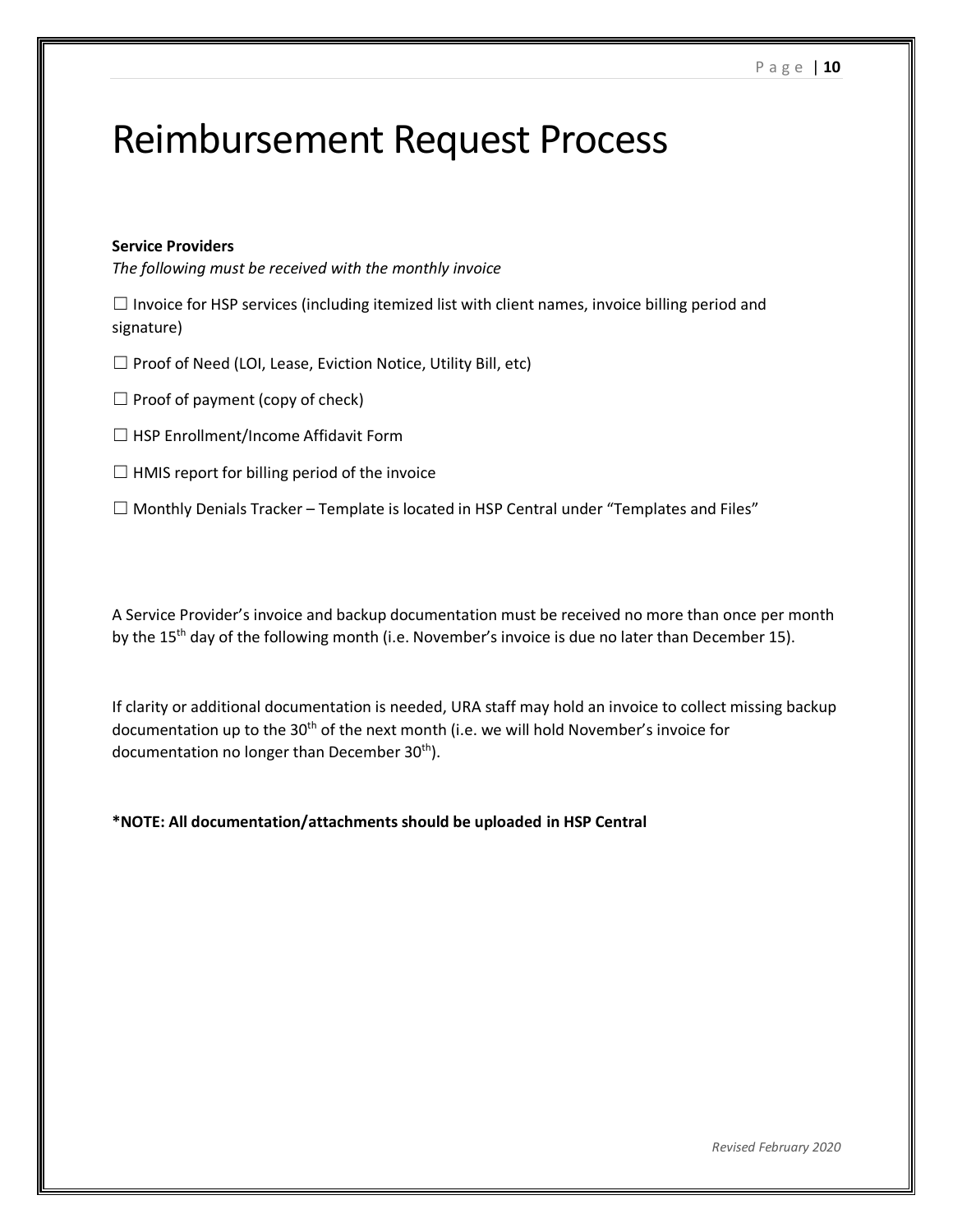# HOF Housing Stabilization Program's Appeal Process

Purpose: The purpose of the Housing Opportunity Fund Housing Stabilization Program Appeal is when an applicant would like to be considered for services. It is necessary if an applicant does not agree with the decision of the Service Provider denying them for services.

An appeal would not be considered and/or provided to the Appeals Committee for the following reasons and/or instances:

o Landlord is not willing to work with the program;

o Landlord is delinquent on taxes and does not want to get current;

o Applicant has not located a new property/identified a unit;

o Applicant does not enough income to sustain once program assistance ends;

o Applicant's request of financial assistance exceeds the guidelines;

o Applicant's household income exceeds 50% AMI;

o Applicant is accepted and/or receiving assistance through HSP (i.e. legal vs. rental and/or utility); and/or

o Applicant does not live in the City and will not be moving into the City.

An applicant must submit a completed appeal within 10 days from the date the denial letter is sent by the Service Provider/Program Administrator. The denial letter will have an appeal by date.

## What to Expect:

#### **Step 1:**

Applicant receives a denial letter with instructions from the Service Provider/Program Administrator— The Provider will attach a one-page document that will be drafted by the Housing Opportunity Fund Team to send with every letter to create uniformity. The one-page document will outline instructions on how to proceed with getting the appeals process started (See Page 6)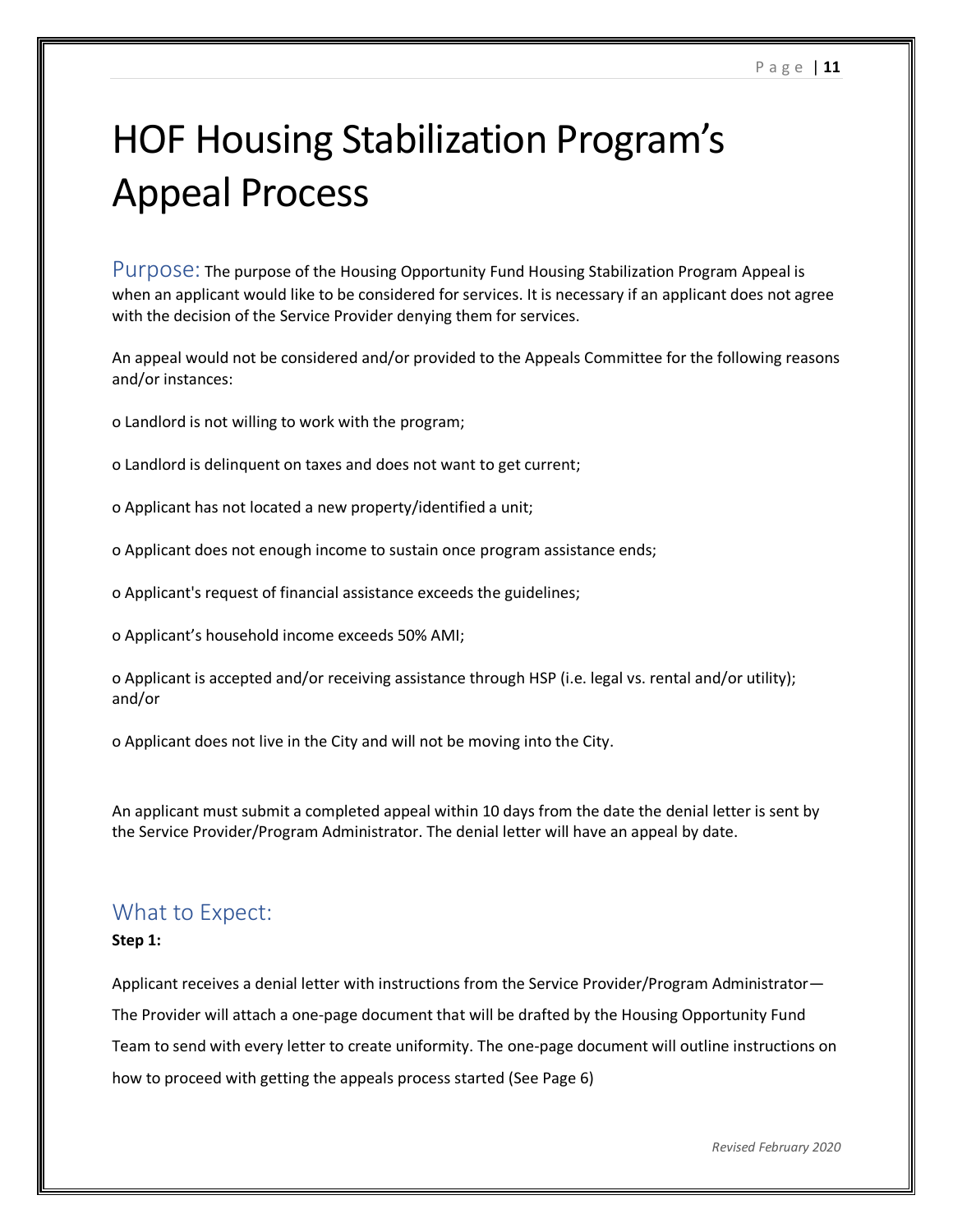#### **Step 2:**

Applicant reaches out to the google number that is provided from the denial letter from the Service Provider

### **Step 3**:

Applicant can appeal one of three ways:

- 1. He/She/They can **call** and leave a voicemail at (412) 213-8255 with the following information: name, service provider, denial reason, and the reason they would like to be reconsidered for services—Once the applicant leaves a voicemail, it will be transcribed in the system for visual purposes.
- 2. He/She/They can **text** the google voice number: (412) 213-8255
- 3. He/She/They can **email** the following address[: hspappeals@ura.org](mailto:hspappeals@ura.org)

#### **Step 4:**

HSP Program Specialist will go through VMs to compile them to be sent to the Committee for review— Program Specialist will go through the VMs at least once a week to compile them to be emailed two days before the Committee meeting in order for them to be prepared for discussion (if any) and vote.

#### **Step 5:**

Committee will convene once a week via conference call or in-person to discuss cases. It is recommended that the Appeals Committee either meet in person if schedules allow or have a conference call to discuss cases. In a time sensitive manner, a call may be requested outside of the prearranged meetings. Time sensitive instances can include an applicant being within the 10-day timeframe after the Magistrate's Hearing before a Landlord can file an Order of Possession or within the timeframe of a utility shutoff execution.

#### **Step 6:**

Committee will decide and vote respectively via doodle poll and a designee will formally follow up via email regarding the outcome—The vote will be for Majority Rules (three out of five members). If one is not able to attend the conference call for discussion, he/she could vote via email that is sent with the transcriptions of the voicemails. Votes should be cast within two days and relayed back to the Program Specialist to send out the decision letter to the applicant.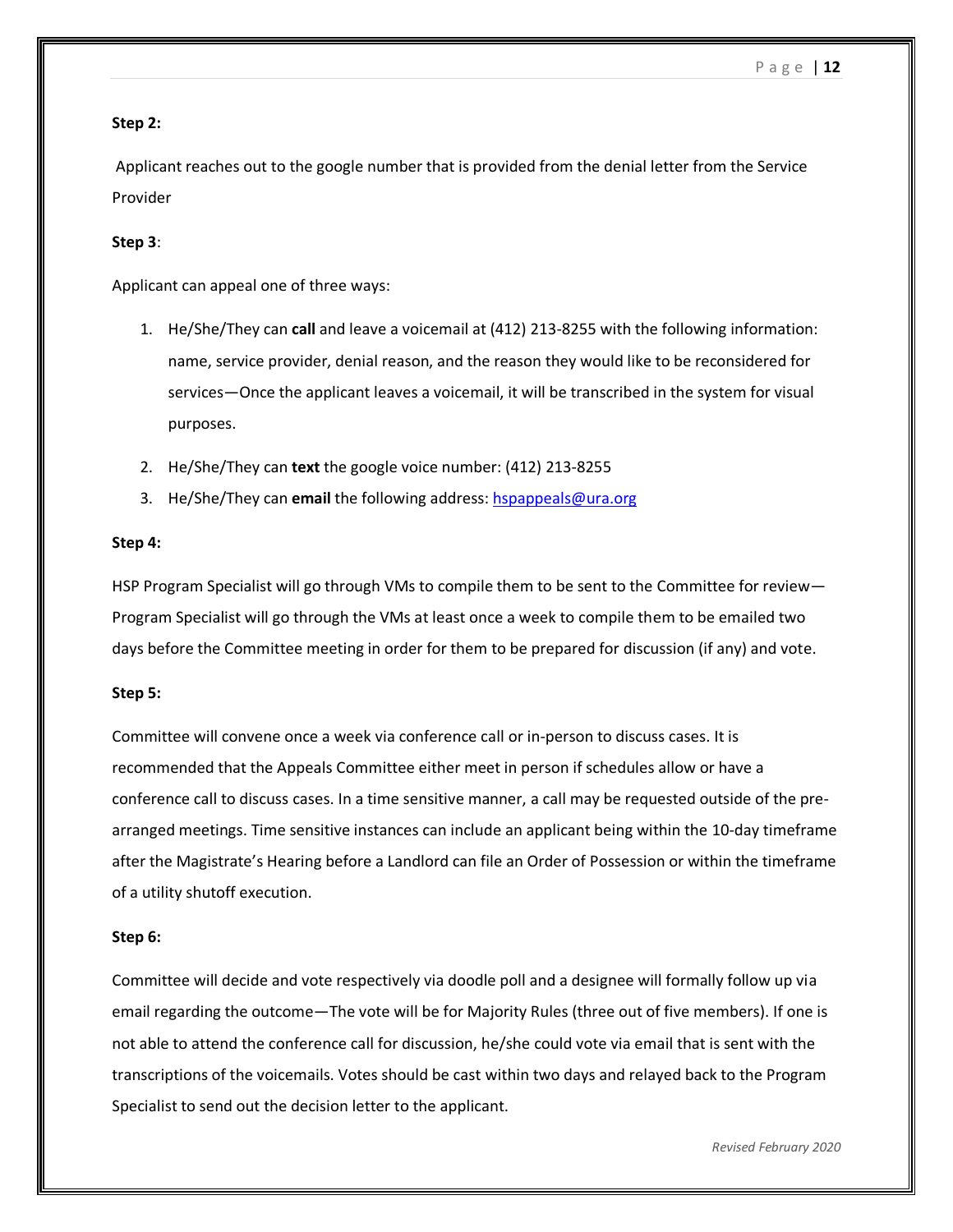#### **Step 7:**

HSP Program Specialist will notify client of decision by letter—The letter will be drafted and sent within one week of receiving votes from the Appeals Committee to the applicant notifying them of the decision. The Service Provider/Program Administrator will also be notified via email of the decision to continue with next steps if any (See Pages 4-5).

## Response Timeline:

• If someone appeals a denial, they should receive a response within 30 days

\*In congruence with the Allegheny County Continuum of Care's standards for appeal, a person has ten days to appeal a decision.

\*Majority Rules is defined by Robert's Rules as 2/3 of the votes (3 out of 5 members)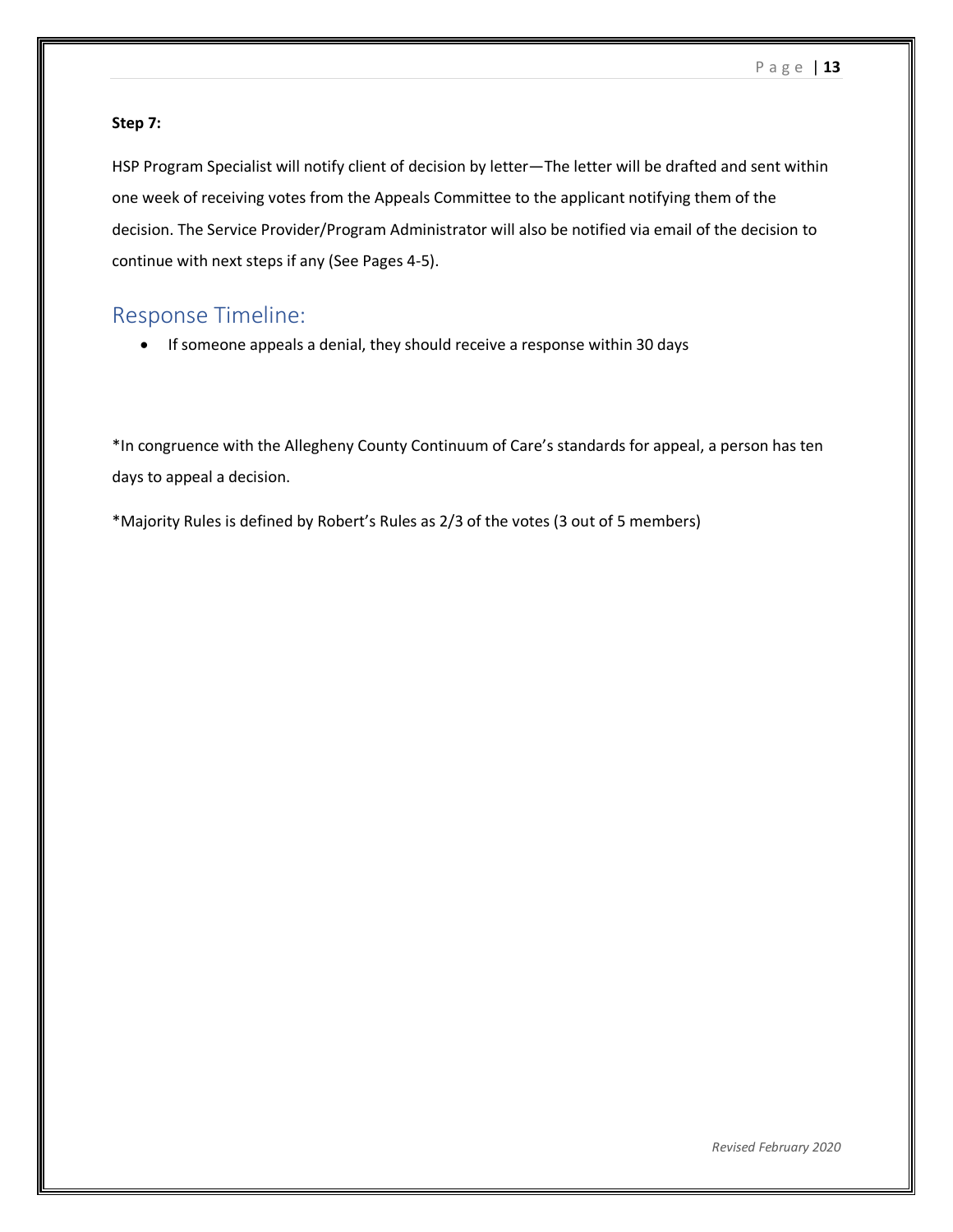P a g e | **14**



412.255.6600 200 Ross Street Pittsburgh, PA 15219 ura.org

May 4, 2020

Jane Doe

1234 HSP Lane

Pittsburgh, PA 15212

RE: Housing Stabilization Program Appeal Decision

Dear Ms. Doe,

Thank you for your recent inquiry to be reconsidered for the Housing Stabilization Program.

We have reviewed your request, and it has been determined that we are unfortunately unable to approve your request currently for the following reason(s):

Landlord is not willing to work with the program

In order to see what additional resources are in the area for possible assistance, you may contact Allegheny Link at 1-866-730-2368 and/or United Way 2-1-1 by dialing 211 from your telephone.

Sincerely,

Breanna Benjamin

Breanna Benjamin

Housing Opportunity Fund Program Specialist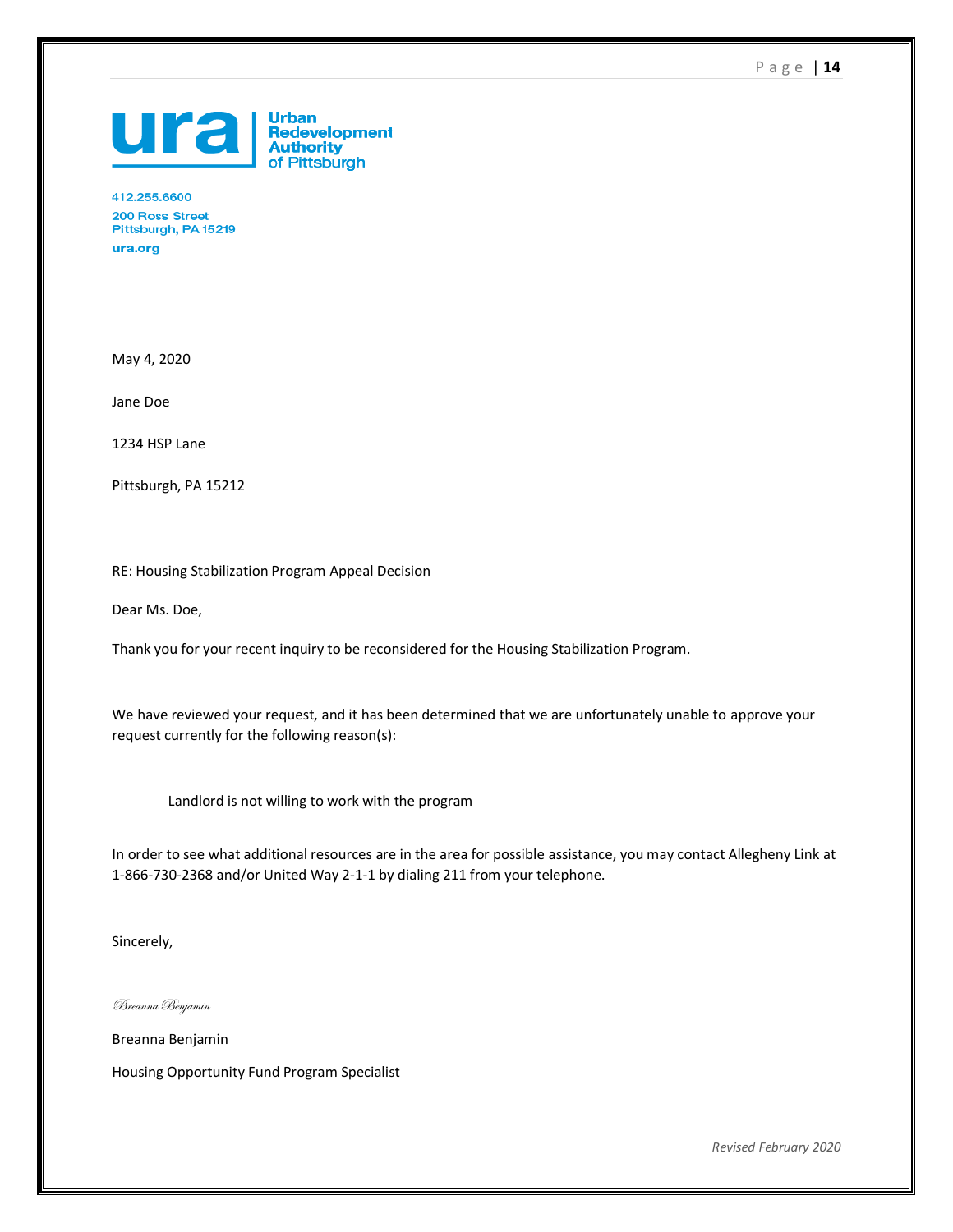#### **Housing Stabilization Program Appeal Request**

**Timeframe: An applicant has 10 days to request reconsideration. The deadline is listed on the denial letter.**

#### **How to Appeal:**

You can appeal one of three ways:

- 4. You can **call** (412) 213-8255. You will be prompted to leave a voicemail with the following information: name, service provider, denial reason, and the reason you would like to be reconsidered for services.
- 5. You can **text** the following number: (412) 213-8255
- 6. You can **email** the following address: [hspappeals@ura.org](mailto:hspappeals@ura.org)

#### **What to Expect:**

• Once you submit your appeal, you should receive a response within 7 days.

**Housing Stabilization Program Appeal Request**

**Timeframe: An applicant has 10 days to request reconsideration. The deadline is listed on the denial letter.**

\_\_\_\_\_\_\_\_\_\_\_\_\_\_\_\_\_\_\_\_\_\_\_\_\_\_\_\_\_\_\_\_\_\_\_\_\_\_\_\_\_\_\_\_\_\_\_\_\_\_\_\_\_\_\_\_\_\_\_\_\_\_\_\_\_\_\_\_\_\_\_\_\_\_\_\_\_\_\_\_\_\_\_\_\_

#### **How to Appeal:**

You can appeal one of three ways:

- 7. You can **call** (412) 213-8255. You will be prompted to leave a voicemail with the following information: name, service provider, denial reason, and the reason you would like to be reconsidered for services.
- 8. You can **text** the following number: (412) 213-8255
- 9. You can **email** the following address: [hspappeals@ura.org](mailto:hspappeals@ura.org)

#### **What to Expect:**

• Once you submit your appeal, you should receive a response within 7 days.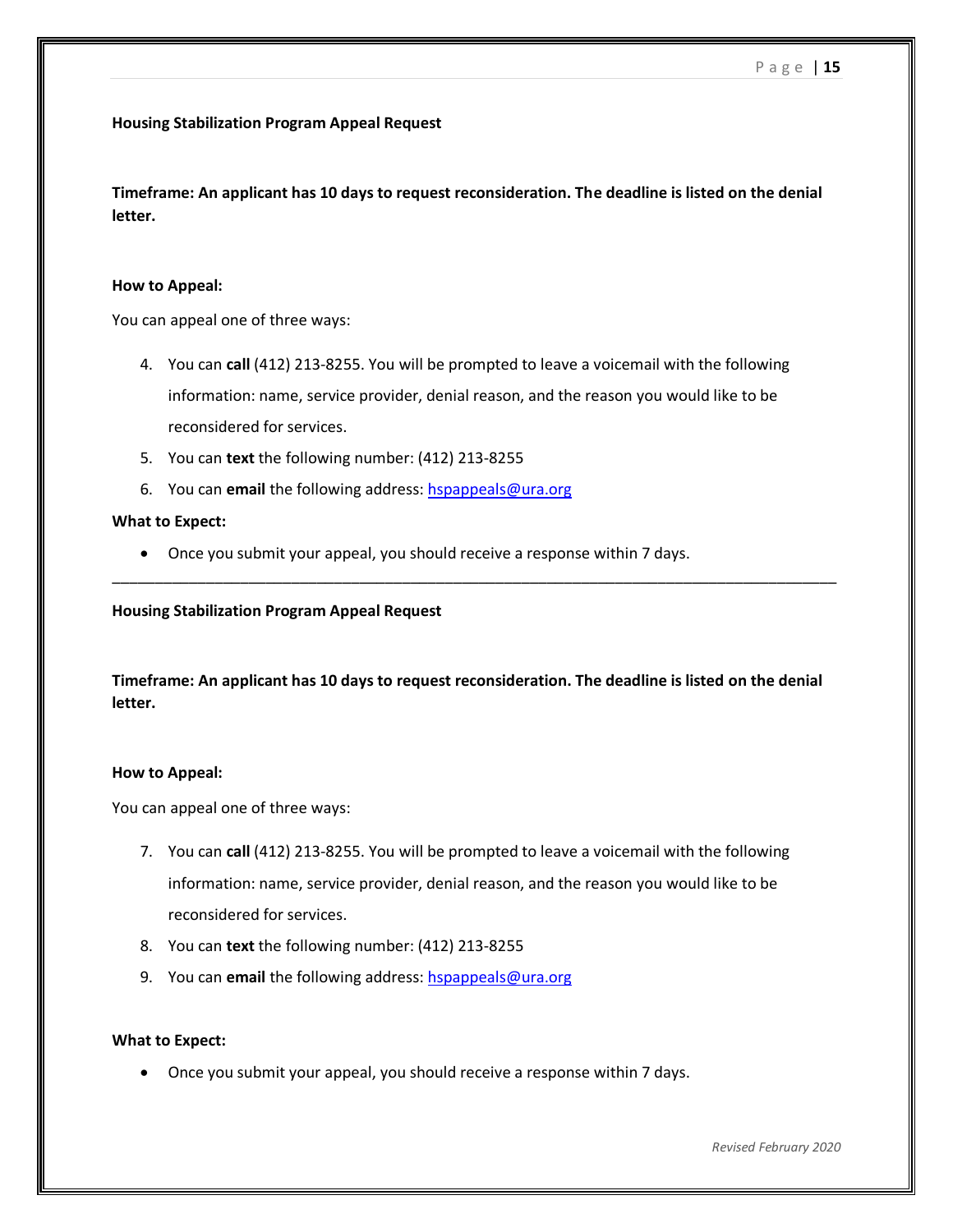## Appeals Hearing Process

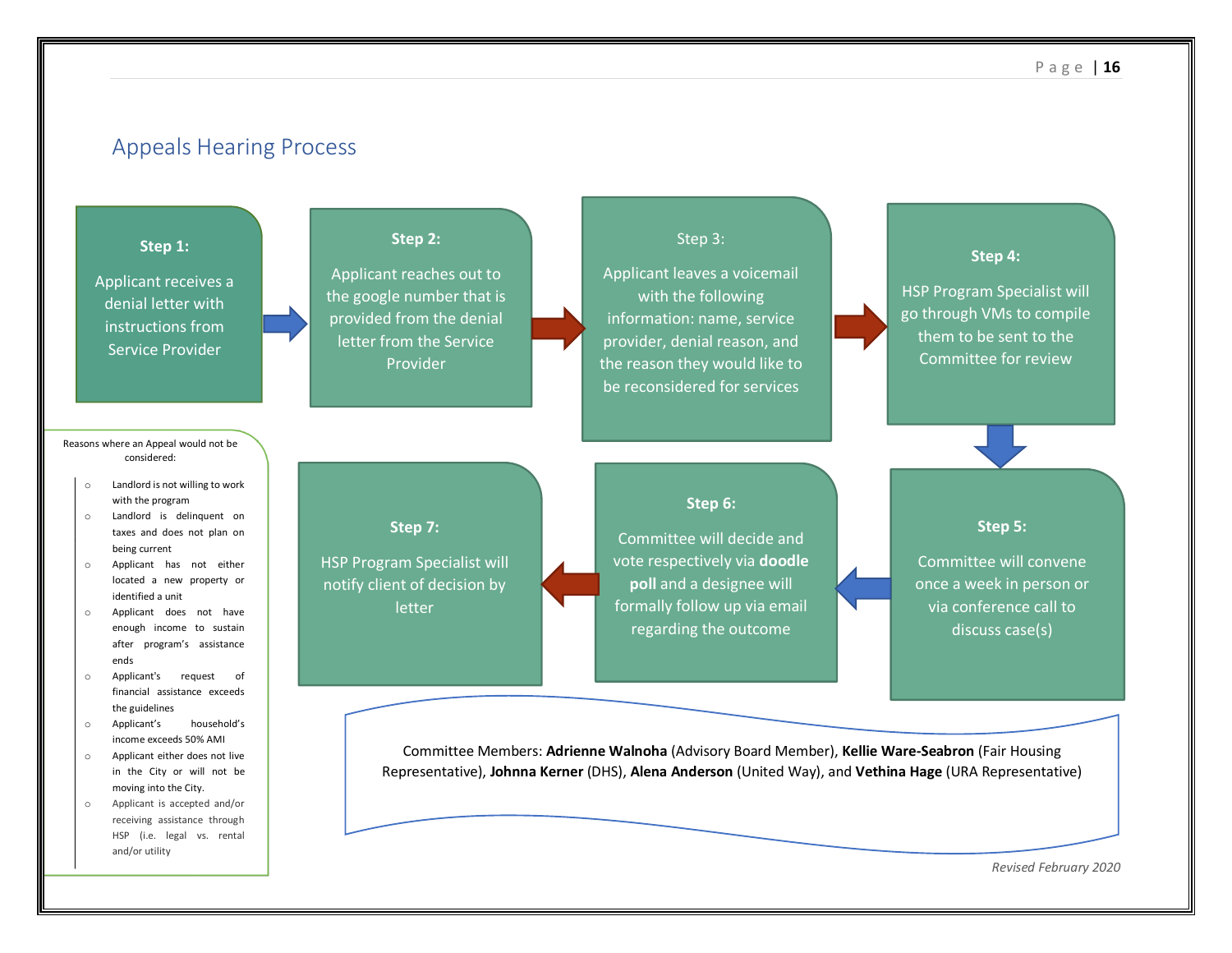# Program Monitoring, Audit and Recordkeeping

## Recordkeeping

HSP service providers are required to keep documents on all clients who receive funding and those who received an intake and were denied (mark these files as "Denied"). Providers may select to keep electronic files in lieu of hard files; however, the providers must produce hard files upon request from the URA if needed.

At a minimum, all HSP-funded projects must have the following documentation:

- $\Box$  Service Provider application for services
- $\Box$  Program Agreement
- $\square$  Income Affidavit
- $\Box$  Income documentation (pay stub from past 30 days, tax return, SSA letter)
- $\Box$  Tax Clearance Documentation
- $\square$  Copy of the lease
- $\Box$  Documentation of what is being billed to HSP (lease for rent, shutoff notice for utilities, application for application fee, etc.)
- $\Box$  Copies of Checks
- $\Box$  Goal or Service Plans
- □ Case Notes & Referrals
- $\Box$  Documentation of Termination of Services
- $\Box$  Documentation of 1, 3, and 6 month follow-up assessments

# Monitoring and Audit

The URA will routinely monitor and audit files throughout the year to ensure program compliance is maintained within the established program guidelines and operating procedures. **Monitoring** provides the URA an opportunity to assess current service providers program performance. During monitoring visits, URA staff will review client records, meet with program staff, and may also meet with program participants to get a fuller picture of program operations. **Audits** allow the URA to review and examine service providers' financial activities, including whether program resources are being used in accordance with program requirements and limitations.

URA staff will coordinate these meetings in advance and will provide a list of cases to be reviewed at least three (3) days in advance of the scheduled visit.

**If monitoring or audit visits have "findings" or "concerns":** If URA staff have any "findings" following the visit, these findings will be delivered to the service provider in a letter outlining the deficiency in program performance, based on noncompliance with statutory, regulatory, or program requirements for which sanctions or corrective actions can be posed. A concern is a deficiency in program performance not based on these requirements, and where corrective actions are not posed.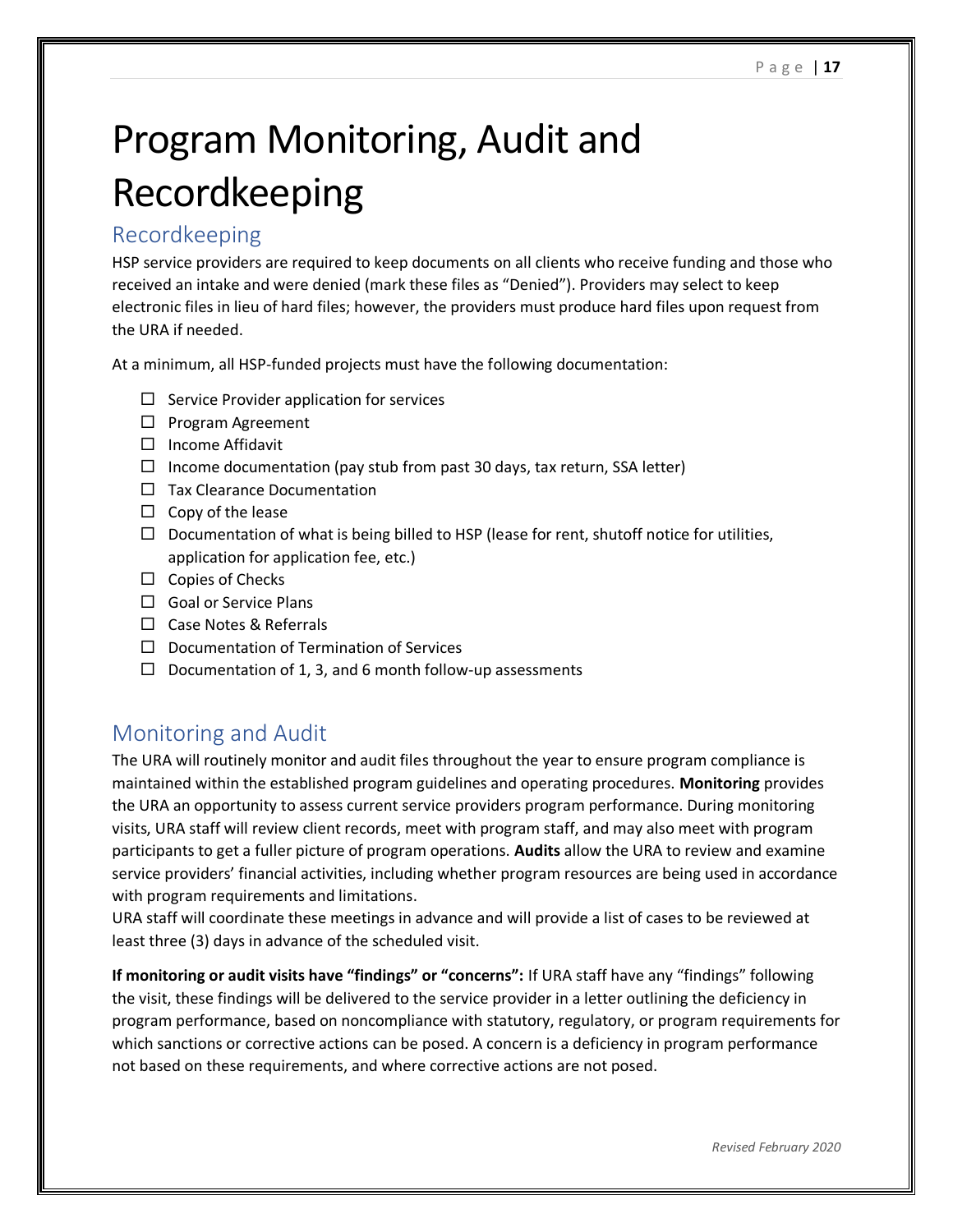# **AFFIDAVIT OF RESIDENCE**

Name: \_\_\_\_\_\_\_\_\_\_\_\_\_\_\_\_\_\_\_\_\_\_\_\_\_\_\_\_\_\_\_\_\_\_\_\_\_\_\_\_\_\_\_\_\_\_\_

Address: \_\_\_\_\_\_\_\_\_\_\_\_\_\_\_\_\_\_\_\_\_\_\_\_\_\_\_\_\_\_\_\_\_\_\_\_\_\_\_\_\_\_\_\_\_

Date: May 4, 2020

To Whom This May Concern,

I, \_\_\_\_\_\_\_\_\_\_\_\_\_\_\_\_\_\_\_\_\_\_\_\_\_\_\_ [Print Applicant's Name], the \_\_\_\_\_\_\_\_\_\_\_\_\_\_\_\_\_

\_\_\_\_\_\_\_\_\_\_\_\_\_\_\_\_\_\_\_\_\_\_\_\_\_\_\_\_\_\_\_\_\_\_\_\_\_\_\_\_\_\_\_\_\_

\_\_\_\_\_\_\_\_\_\_\_\_\_\_\_\_\_\_\_\_\_\_\_\_\_\_\_\_\_\_\_\_\_\_\_\_\_\_\_\_\_\_\_\_\_

[Relation] of \_\_\_\_\_\_\_\_\_\_\_\_\_\_\_\_\_ [ Print Household Member] formally acknowledge that this

member no longer resides at the aforementioned street address since \_\_\_\_\_\_\_\_\_\_\_\_\_\_\_\_\_\_\_,

20\_\_\_\_.

Furthermore, I swear and affirm under penalty of perjury that the facts set forth in this statement are true and accurate.

Sincerely,

Signature of Applicant

#### **Service Provider Acknowledgment**

\_\_\_\_\_\_\_\_\_\_\_\_\_\_\_\_\_\_\_\_\_\_\_\_\_\_\_\_\_\_\_\_\_\_\_\_\_\_\_\_\_

I witness to the aforementioned claims made by \_\_\_\_\_\_\_\_\_\_\_\_\_\_\_\_\_\_\_\_\_\_\_\_\_\_\_\_\_\_\_\_\_\_ and acknowledge their

residency status.

**Service Provider's** Signature \_\_\_\_\_\_\_\_\_\_\_\_\_\_\_\_\_\_\_\_\_\_\_\_\_\_\_

Print Name \_\_\_\_\_\_\_\_\_\_\_\_\_\_\_\_\_\_\_\_\_\_\_\_

Date \_\_\_\_\_\_\_\_\_\_\_\_\_\_\_\_\_\_\_\_\_\_\_\_\_\_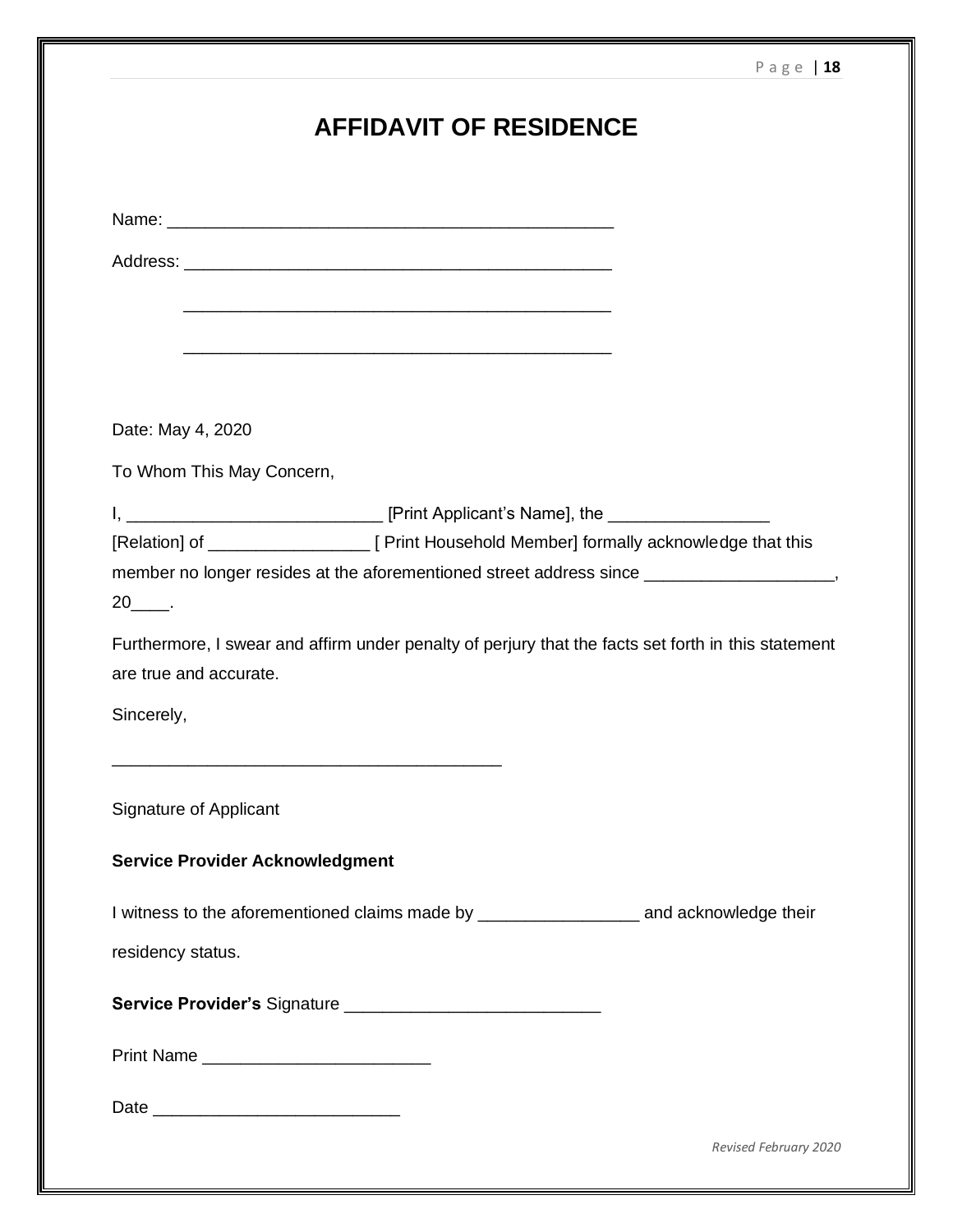# **HOUSING STABILIZATION PROGRAM FREQUENTLY ASKED QUESTIONS**

## **Eligible Activities**

Is there a limit to the number of times a client is approved for HSP Assistance? Yes. A client may apply for HSP once every five (5) years.

### Can HSP pay for legal fees and late fees my client has incurred?

Legal fees can be paid by HSP funds if they are necessary to prevent homelessness/eviction. Late fees are eligible to be covered in HSP as long as they do not exceed the maximum late fee amount as stated in the lease agreement (I.e. \$5 per day, not to exceed \$50 per month).

\*Tenants who are in a Housing Authority of the City of Pittsburgh (HACP) property (Low Income Public Housing or Section 8) are eligible to have their late fees (not legal) waived by HACP.

## My client needs both rental assistance and legal assistance. Are they eligible for \$3,000 of each service?

No. Under current guidelines, a client is entitled to up to \$3,000 of assistance, which includes rental assistance and legal services. For example, if a client needs \$1,200 of rental assistance but also needs legal assistance, they would be capped at \$1,800 of legal services. Essentially, the service provider and legal clinic need to collaborate to ensure total assistance does not exceed \$3,000. URA staff will assist with coordination.

### The client has not been evicted or been to court for past-due rent---are they still eligible?

Yes. The Housing Stabilization Program is intended to serve as a homeless prevention program by intervening before a tenant may need to go to court or formally get evicted. If the service provider believes the client is behind on rent and has the means to financial sustainability after HSP assistance, services can be rendered.

### Are mortgage payments eligible?

Yes. Under the HSP guidelines, mortgage payments are eligible for homeowners facing homelessness or foreclosure. Mortgage assistance is contingent upon available funding each year and will be made available via the RFP process.

### Can HSP be used to cover extra fees or security deposits for a service animal?

No. Under the U.S. Fair Housing Act, housing providers (landlords) may not charge extra fees or security deposits for a service animal, other than the standard security deposits required of all other tenants who do not have a service animal. Please be sure to get appropriate training from fair housing professionals as service animals are treated differently than assistance/emotional support animals.

### Can HSP be used with other rental assistance programs?

Yes. Housing Stabilization Program is funded through the Housing Opportunity Fund, which is local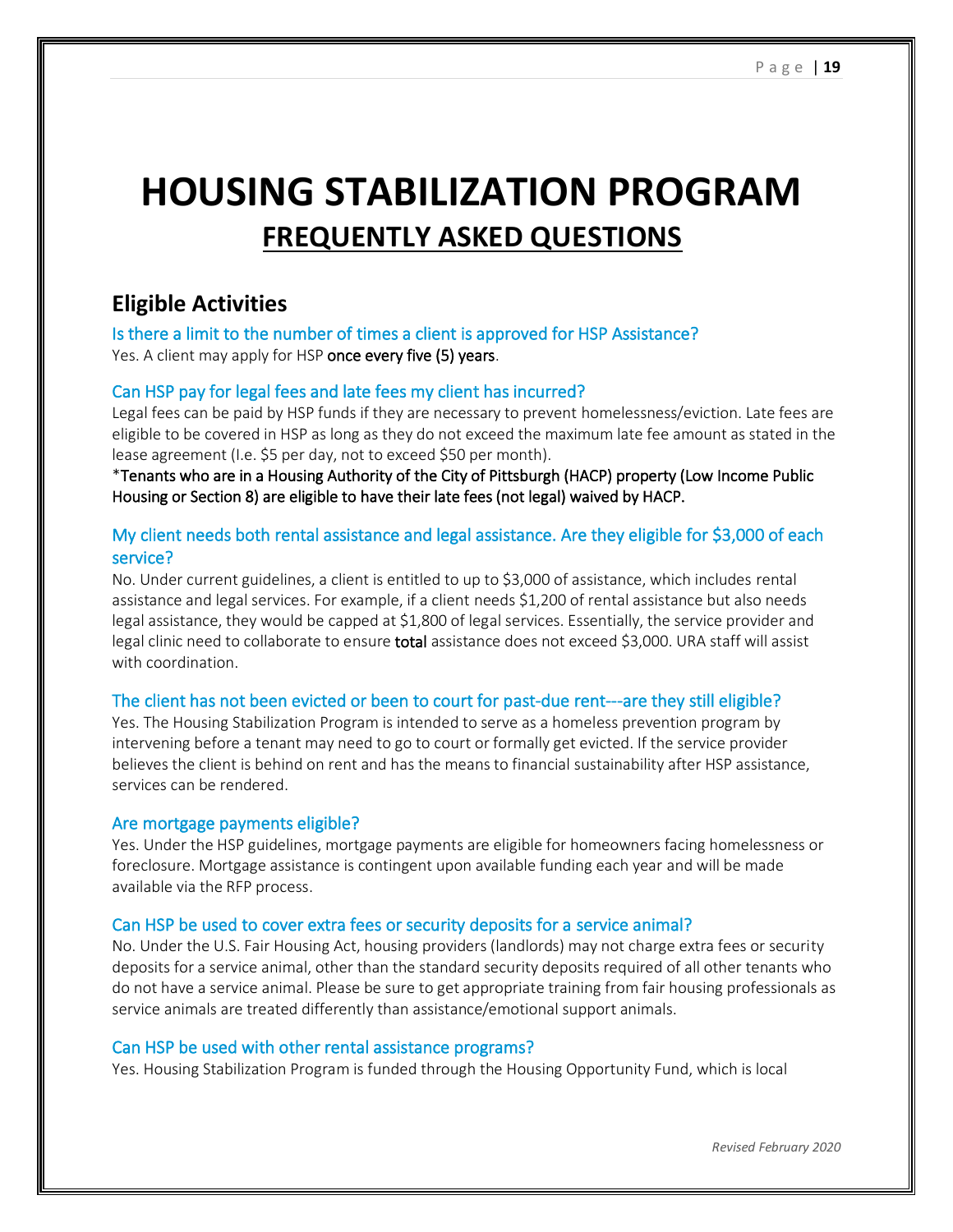funding. HSP assistance may be tiered with other Continuum of Care, public and privately funded rental assistance programs.

#### How are application fees determined for reimbursement/coverage?

Application fees may be covered under the following two circumstances:

- *1.* If the client already paid the application fee, the Service Provider may ask the landlord if they are willing to reimburse the client the application fee. If the landlord is willing to reimburse the client, the Service Provider may include the cost of the application with the total assistance amount. *Example: If already paid \$50 for the application fee and is seeking \$1000 in HSP assistance to pay first month's rent, the Service Provider may ask the landlord if they are willing to reimburse the client the \$50. If the landlord agrees, the Service Provider may include the cost of the application fee with first month's rent, totaling \$1050 made payable to the landlord.*
- *2.* If a client has not paid the application fee yet and is looking for assistance with the application fee and first month's rent, the Service Provider may include the cost of the application fee and first month's rent in their reimbursement form to the URA.

*Application fees may only be covered if the client is moving into a new unit. Past application fees will not be covered under HSP.* 

#### Are households with an Order for Possession eligible for assistance?

Yes. An Order for Possession (OOP) is the final ten-day notice that a household receives prior to the Constable coming to lock the door. A household has the option to file a late appeal if they choose to do so.

Generally, the Landlord has 60 days to act on the OOP and can have it reissued up to 120 days.

If a household has an Order for Possession, ensure that the Landlord is willing to work with the program. If the Landlord is willing, conduct the intake as described in the Housing Stabilization Program Process Guide.

The Household can also be referred to Neighborhood Legal Services (NLS) for legal advice. Keep in mind that the max grant is \$3000; therefore, that must be split between financial assistance to pay arrears as well as legal consultation.

If they are **eligible**, proceed with next steps.

If they are not eligible for the program, refer them to other Providers that can assist them with creating a housing plan of where they will go upon the execution of the Notice.

#### Am I required to gather leases for every Household that seeks assistance?

Although leases are not a requirement, it is strongly encouraged that leases are provided by the Household to ensure the accuracy of monthly rent, late charges, security deposit, first month's rent, and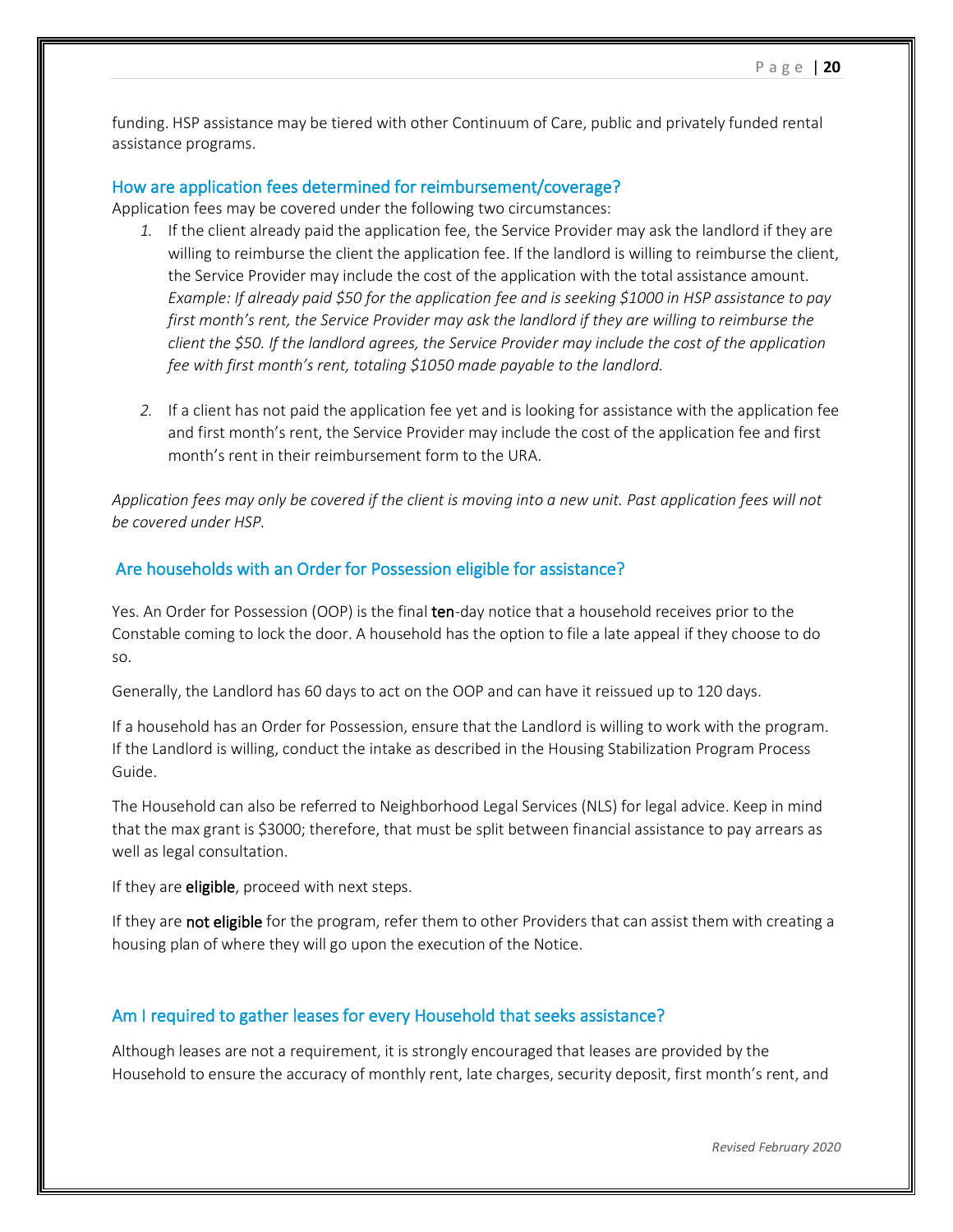last month's rent. In addition, reviewing a lease with a client can not only ensure that the client has occupancy rights to the property but to also help a client understand what a fair lease entails.

#### Can HSP Funds be used to pay for back charges that a Household incurred?

Back charges are what a client incurs when change of income is not reported to HACP or Section 8. When income is not reported, the property manager/Landlord has the right to charge market rate or what the rent would have been adjusted to if lack or gain of income had been reported. In order to maintain consistency with federal HAP programs, HSP funds cannot be used to pay back charges. It is imperative to assist and advocate for your client to get on a payment arrangement with the Landlord.

#### If a Landlord is delinquent on taxes, should I collect a receipt of payment?

Yes. If the Program Specialist either notes in SharePoint or emails the Program Administrator the results of an address check, he/she should work with the Landlord on getting his/her/their taxes up to date. Once that is arranged, you can email the Program Specialist a copy of the receipt and upload it to the client's file. From there, the Program Specialist will have the address checked again to ensure that it is updated in the system. If it is not updated in the system, the Program Specialist will compare the amount paid and the tax delinquent amount to see if delinquency is satisfied. If it is satisfied, the Program Specialist will then update client's file and confirm in writing with the Program Administrator.

If Program Administrator wants an update on an address that was deemed tax delinquent, the Program Specialist will have the address checked again; however, the Landlord should still provide a receipt of payment.

If a Landlord is showing a mild delinquency on taxes, could Program Specialist provide information to Construction Advisor for an inspection to be completed?

### No. To be in compliance with the Program Guidelines, "eligible properties must have no outstanding City, School District, and County real estate tax obligations".

#### How is income calculated for eligibility?

According to the Program Guidelines, determination of the Borrower's annual income shall be based on current income projected from the date of application. It should be based on the gross income from all sources before taxes or withholding from all household members who are not minors or full-time students.

Are Homeowners eligible to receive HSP assistance for utility arrears or upcoming utilities? At this time, HSP funds are not to be used towards Homeowners.

## Do subsidized properties that are not part of the HACP Asset Portfolio have to be inspected? Yes. The only exception to the URA not inspecting the property is when a Household resides in a HACP property or if they have a Section 8 voucher.

Are we expected to recontact each case we deny, particularly if it is due to LL taxes?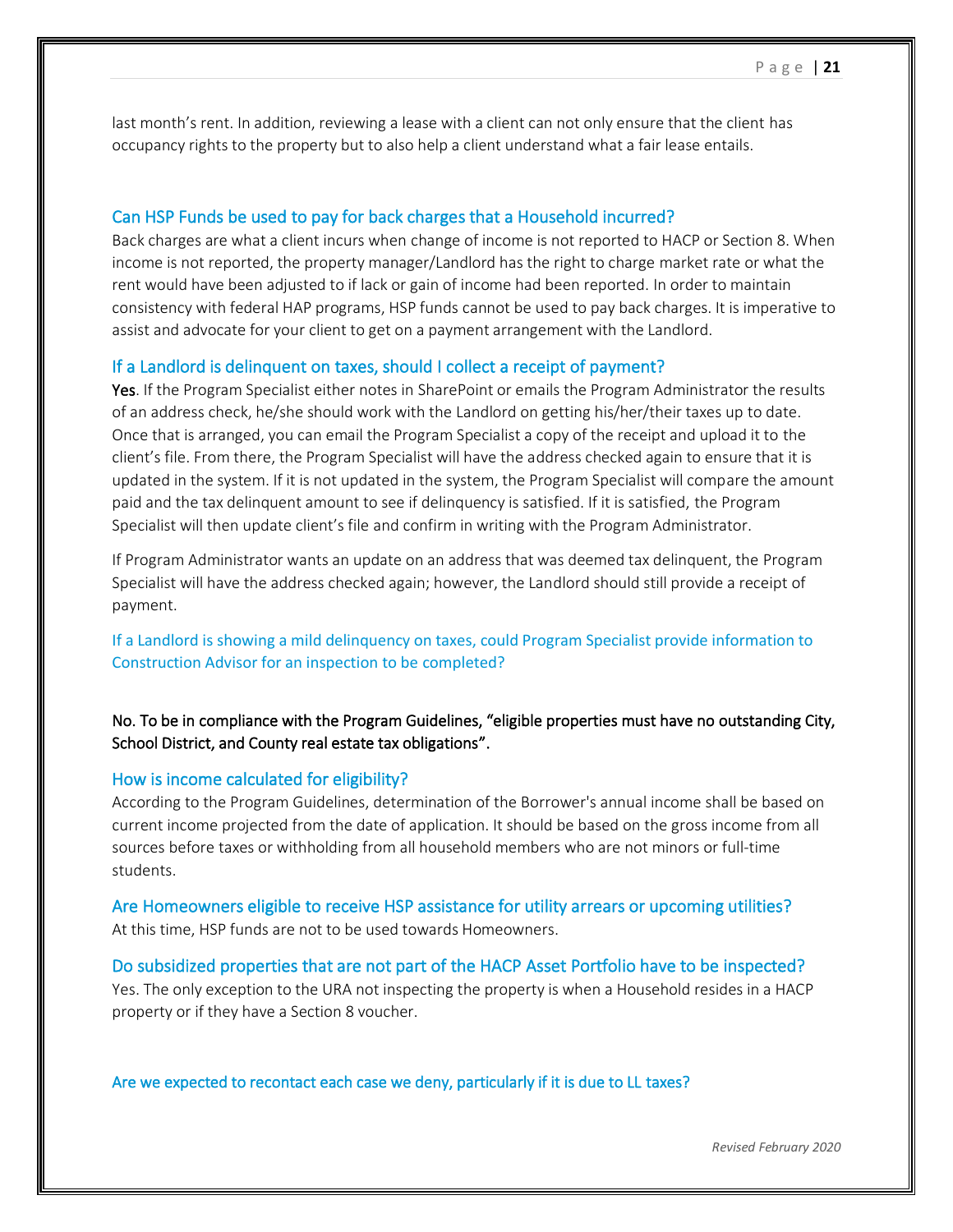No. You're not required to reach out to the Households that were denied because of tax purposes, but it would be helpful to close the loop on where the clients stand especially when it comes to reporting purposes. It'll also provide data on reasons for denial.

#### Are clients who are occupying rent-to-own properties eligible for assistance?

A rent-to-own agreement is a deal in which a person commits to renting a property for a specific period of time, with the option of buying it before the lease runs out. HSP funds can be used if the payments are not going toward the principal of purchasing a property.

If an adult is no longer in the Household, but they are still listed on the lease, does documentation have to be collected from them?

No. If an individual is no longer residing in the address being served, then documentation does not need to be collected; however, the Head of Household (HoH) needs to fill out the Affidavit of Residence attesting to that.

If a client receives a utility allowance and was overpaid, is that charge covered under HSP?

No. HSP funds cannot be used to pay for an overpayment made by another party.

Can utility arrears that are incurred in a property that is outside of the City of Pittsburgh (i.e. Penn Hills, Bridgeville, Mt. Oliver Borough) be covered under HSP?

Unfortunately, HSP funds cannot be used to cover any accumulations outside of the City limits.

## **Administrative**

#### When is HSP funding available and what are the funding cycles?

The Housing Opportunity Fund is governed by the HOF Advisory Board and the URA Board of Directors. Each year the HOF Advisory Board allocates funding to the different HOF programs. This allocation plan is then voted on by the URA Board of Directors and an RFP for those funds will follow. Typically, HOF allocations are planned in the fall and winter and approved early in the following year.

#### When do I have to enter client information into HMIS?

Since the HSP is a homeless prevention rental assistance program, we work with Allegheny County Department of Human Services to enter information about clients served in HSP into the Homeless Management Information System (HMIS). The HMIS is federally mandated by HUD for a community to receive funding. This also helps our community better understand who is getting help, what resources are available and to better coordinate with other similar programs and systems.

Each service provider should enter the client in HMIS when they begin working with the client with HSP funds. The provider should then exit the client from HMIS when (1) the client stops participating with the program; (2) maximum assistance is reached; or (3) when the provider believes assistance is no longer